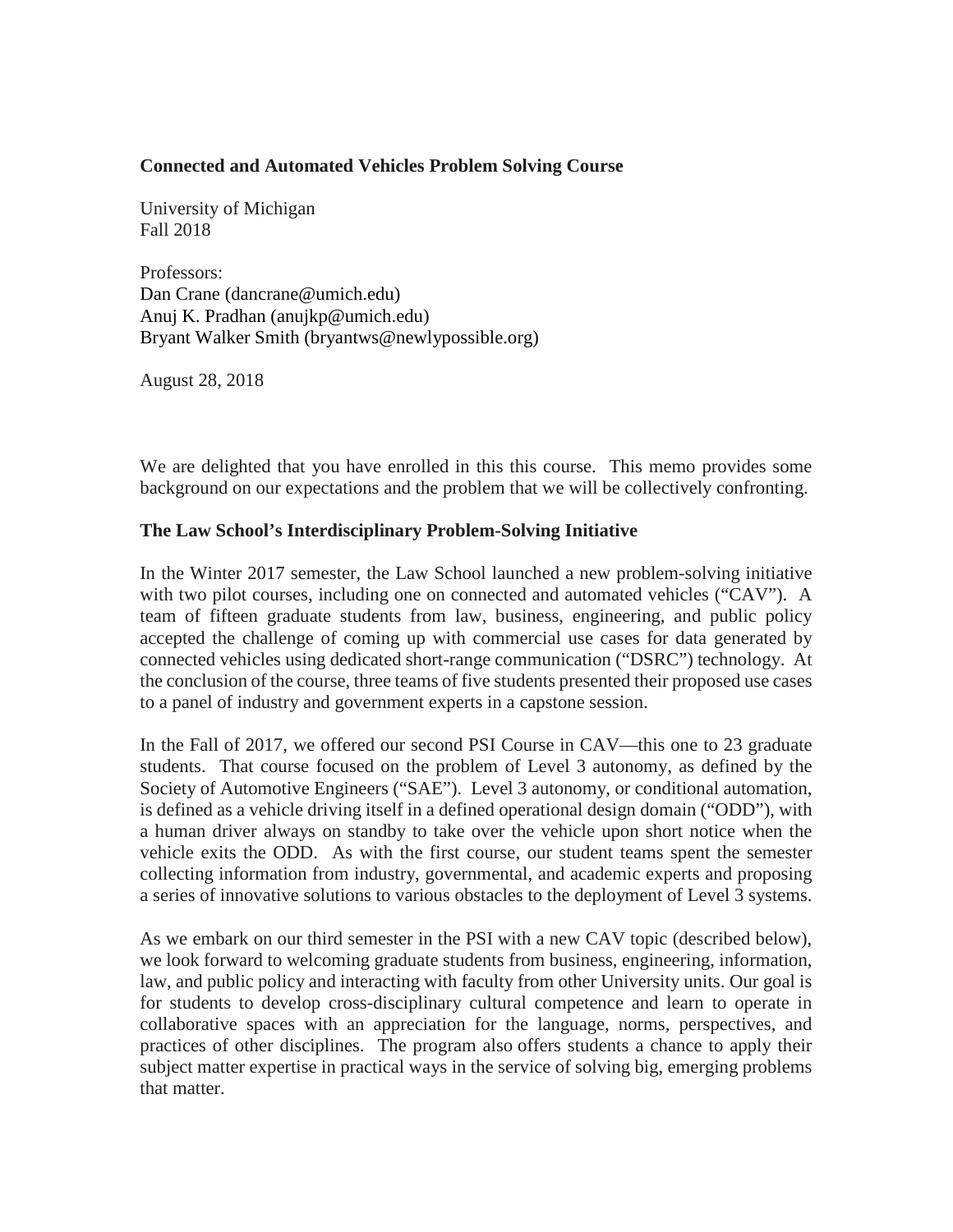We are also extremely grateful for the support and help of Mcity and administrators in various other graduate departments.

# **The Focus of this Course**

Our course this semester is entitled Connected and Automated Vehicles: Preparing for a Mixed Fleet Future. Our focus will be on the potential multiple problems created by the unavoidable future interactions between automated vehicles and other road users, such as non-automated, human-driven vehicles, pedestrians, and bicyclists.

Although cars can be programmed to follow rules of the road, at its core, driving and roadway use are *social* activities. Roadway users rely heavily on social cues, expectations, and understandings to navigate shared transportation infrastructure. For example, although traffic circles are in principle governed by a simple rule of priority to vehicles already in the circle, their actual navigation tends to governed by a complex set of social interactions involving perceptions of the intentions, speed, and aggressivity of other vehicles. Similarly, while most states require bicyclists to obey stop signs and traffic lights, most cyclists do not; prudent drivers should not expect them to.

Can cars be programmed to behave "socially?" Should they be, or is the advent of robotic driving an opportunity to shift norms and expectations toward a greater degree of adherence to roadway rules? Will programming vehicles to be strictly rule compliant make CAVs "roadway wimps," always giving in to more aggressive roadway users? Would that kill the acceptance of CAVs from a business perspective? Is reform legislation required to permit CAVs to mimic human drivers?

More generally, is the advent of CAVs an opportunity to reshape the way that all roadway users access roadways? For example, could the introduction of automated vehicles be an opportunity to reduce urban speeds? Or to prohibit larger private vehicles from some streets (since people may no longer be dependent only on their individually owned car)?

These questions are simply illustrative of the sorts of problems our class may choose to tackle. Working in interdisciplinary groups, our class will attempt to identify and solve the key legal, regulatory, technological, business, and social problems created by the interaction between CAVs and other roadway users.

#### **Professor Roles and Availability**

Professors Crane and Pradhan are the primary instructors for this course and will be present in class each week. Professor Walker Smith is assisting with the class, primarily remotely from the University of South Carolina. He will participate in some, but not all, classes, and mostly by videoconference. He will also be available outside of class time to answer student questions by e-mail or telephone.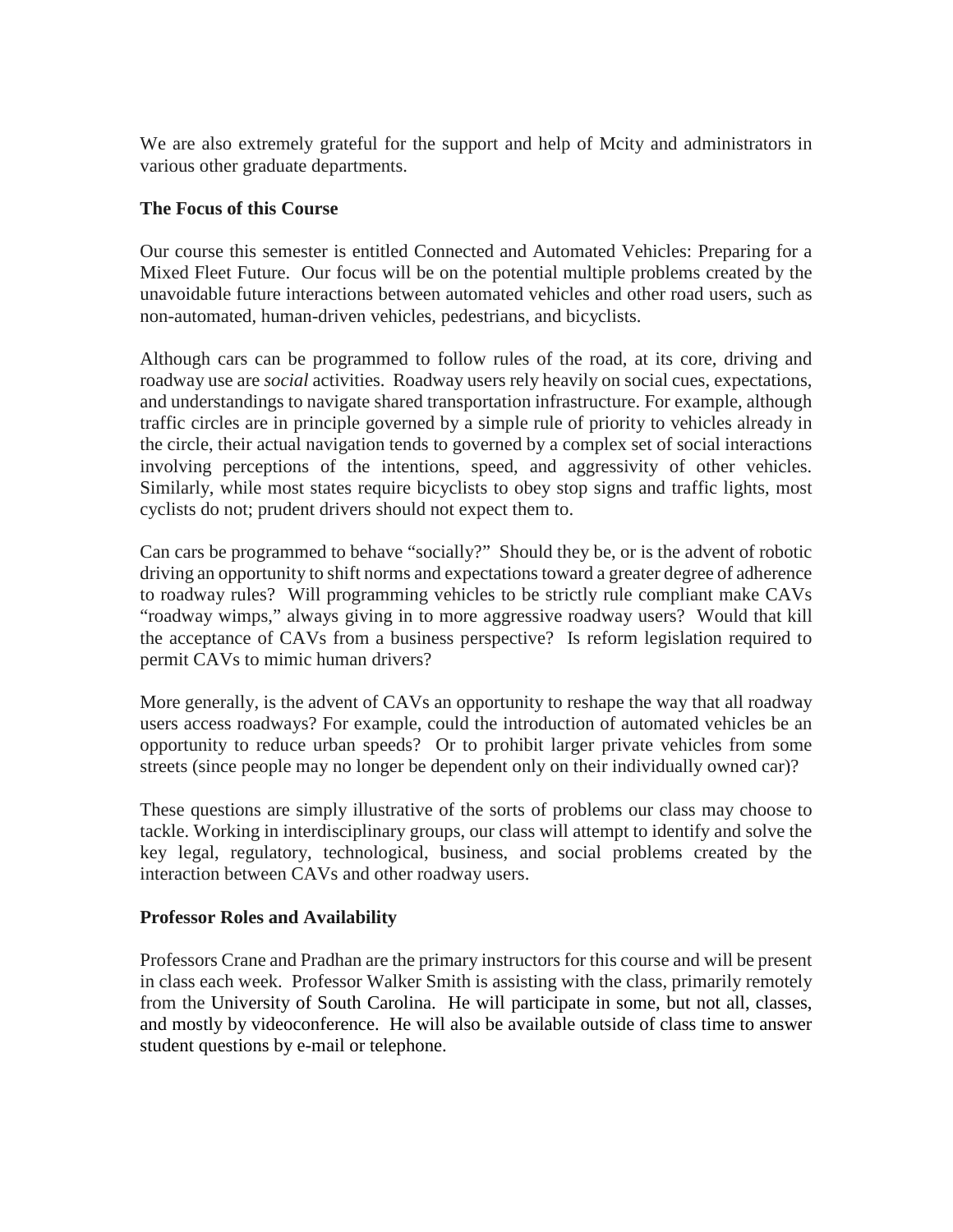Bridget Carr, Associate Dean for Strategic Initiatives [\(carrb@umich.edu\)](mailto:carrb@umich.edu), heads the PSI program. Andrea Quinn [\(amquinn@umich.edu\)](mailto:amquinn@umich.edu), Assistant Director of the Problem Solving Initiative, is available to work with teams on various aspects of course organization and logistics.

# **Course Goals, Expectations, and Deliverables**

Our class will be broken into four or five teams. Each team will be expected to begin developing a solution to a particular challenge related to the mixed fleet future. The schedule below provides more detail, but the gist is as follows: After the first four class sessions, each group will come up with a list of three potential aspects of the "mixed fleet future problem" that they might choose to address. Two weeks later, after consultation with the professors and further discovery, each team will select a final topic and pursue that for the remainder of the course. Professors will work with teams on topic selection to ensure that, collectively, our class is addressing the most pressing legal, regulatory, technological, business, and social issues related to interactions between CAV and other roadway users. On October 23, we will have a mid-term presentation session where each group will present its ideas in draft to an internal panel (e.g., University of Michigan professors, Mcity faculty, etc.). Feedback from this session, in combination with ongoing class sessions and further group research and work, will prepare you for the capstone presentations in which you share your solutions with a panel of distinguished external experts from industry, academia, and government during the last class session.

# **Schedule and Logistics**

Our class meets on Tuesdays in Room 1020 of South Hall (FYI for students from other units, this is the "new" law school building just across Monroe Street from the main law quad). There are nominally two sessions on Tuesdays, a "lab" session from 3:15-4:15 and a "class" session from 4:30-6:30. In principle, the lab time is "internal time," meaning working in groups, logistical discussion, in house matters, whereas the class time is "external time" dedicated to outside speakers. However, we may erase the lines sometimes to accommodate outside speaker schedules or just to make things work more fluidly. So please think about 3:15-6:30 on Tuesdays as a block devoted to our class.

Also, an important logistical and cultural note: We are aware that in many units, classes tend to begin five or ten minutes after the appointed start time. Not so in the law school! We expect to begin on time and will make every effort not to hold you over after 6:30. Also, attendance at all classes is mandatory and unexcused absences could affect your grade.

In the preliminary schedule below, you will see some speakers or content penciled in for some dates. You will also see that most dates are open. This is intentional. This is not a traditional lecture class in which a set order of speakers or content is predetermined. It is a problem solving course in which we, as a class, will deliberate over the resources we need to address the problem as we proceed. This means that your ideas on what speakers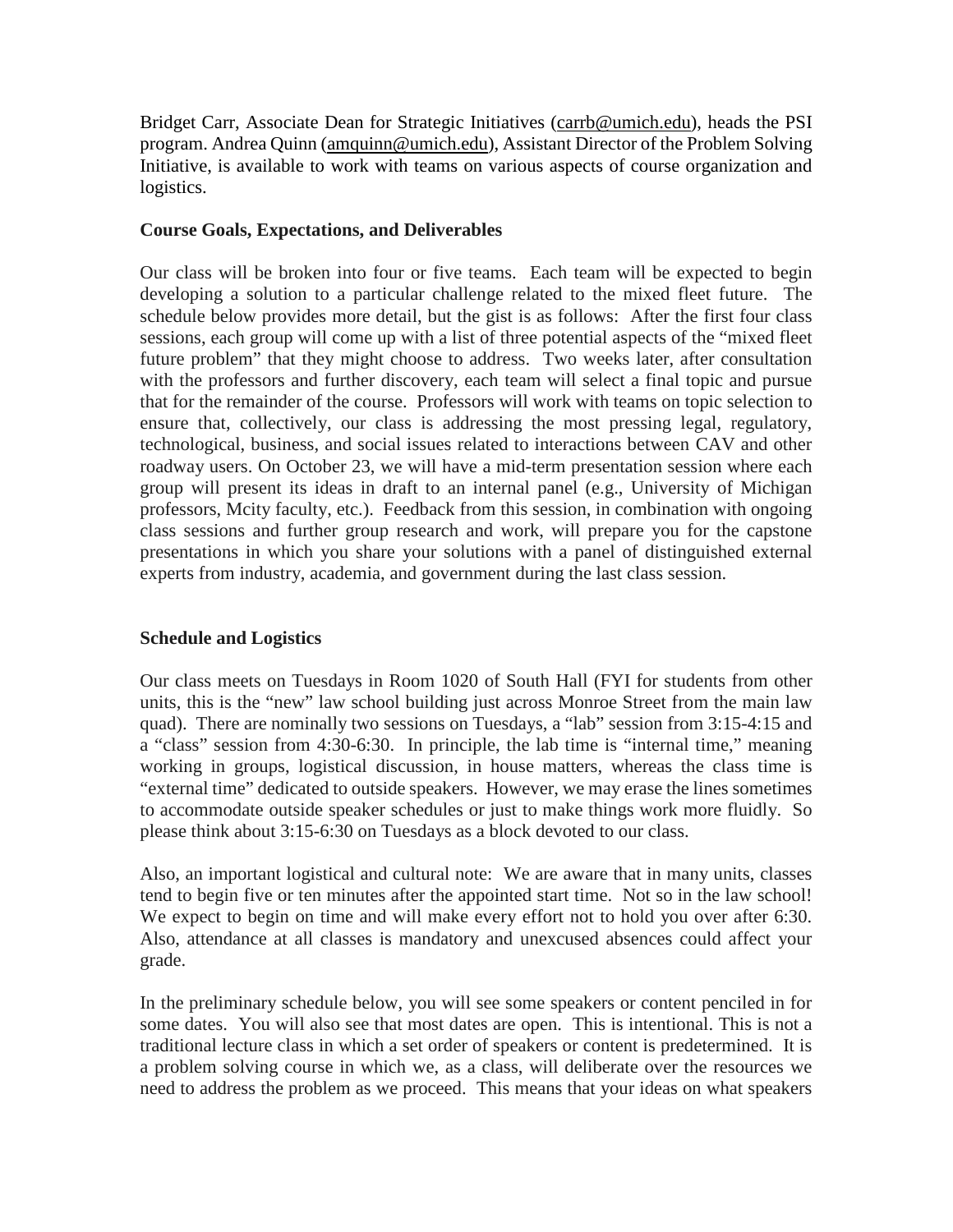to invite will be critical (and interviews with early speakers should lead to ideas for further speakers). Nonetheless, please do pay particular attention to dates already established on the calendar.

- September 4: Introductions, team-building exercises. Introduction to legal and technological issues, with introductory discussions by Matthew Johnson-Roberson [\(http://droplab.engin.umich.edu/matthew-johnson-roberson/\)](http://droplab.engin.umich.edu/matthew-johnson-roberson/) and Bryant Walker Smith.
- September 7: Boot Camp with Patrick Barry and Andy Burnett will run from 1:00-5:00 in SH 0225
- September 11: Discovery sessions with people in municipal government; introduction to human factors analysis by Anuj Pradhan.
- September 18: Discovery sessions with industry (car companies, transportation service providers)
- September 25:
- September 27: Not a class date—deadline for each group to submit list of three potential problems mixed fleet environments their group might address.
- October 2:
- October 9:
- October 11: Not a class date—deadline for each group to submit final problem topic.
- October 16: NO CLASS
- October 23: Mid-course presentation to internal panel (i.e., Mcity, Michigan faculty)
- November 30:
- November 6:
- November 13:
- Nov  $20$ :
- $\bullet$  Nov 27:
- Dec 4" Capstone presentation, followed by dinner and debrief.

# **Background Readings and Class Presentations**

By September 4 (the first day of class), you should have completed your first assignment, which has two parts.

The first part is to carefully review the following background readings listed as assigned for the first day in Canvas. (There is a separate file called Resources with some additional readings that may be helpful over the course of the semester).

The second part is to prepare to take the lead in discussing each of the following questions in small groups during our first class session.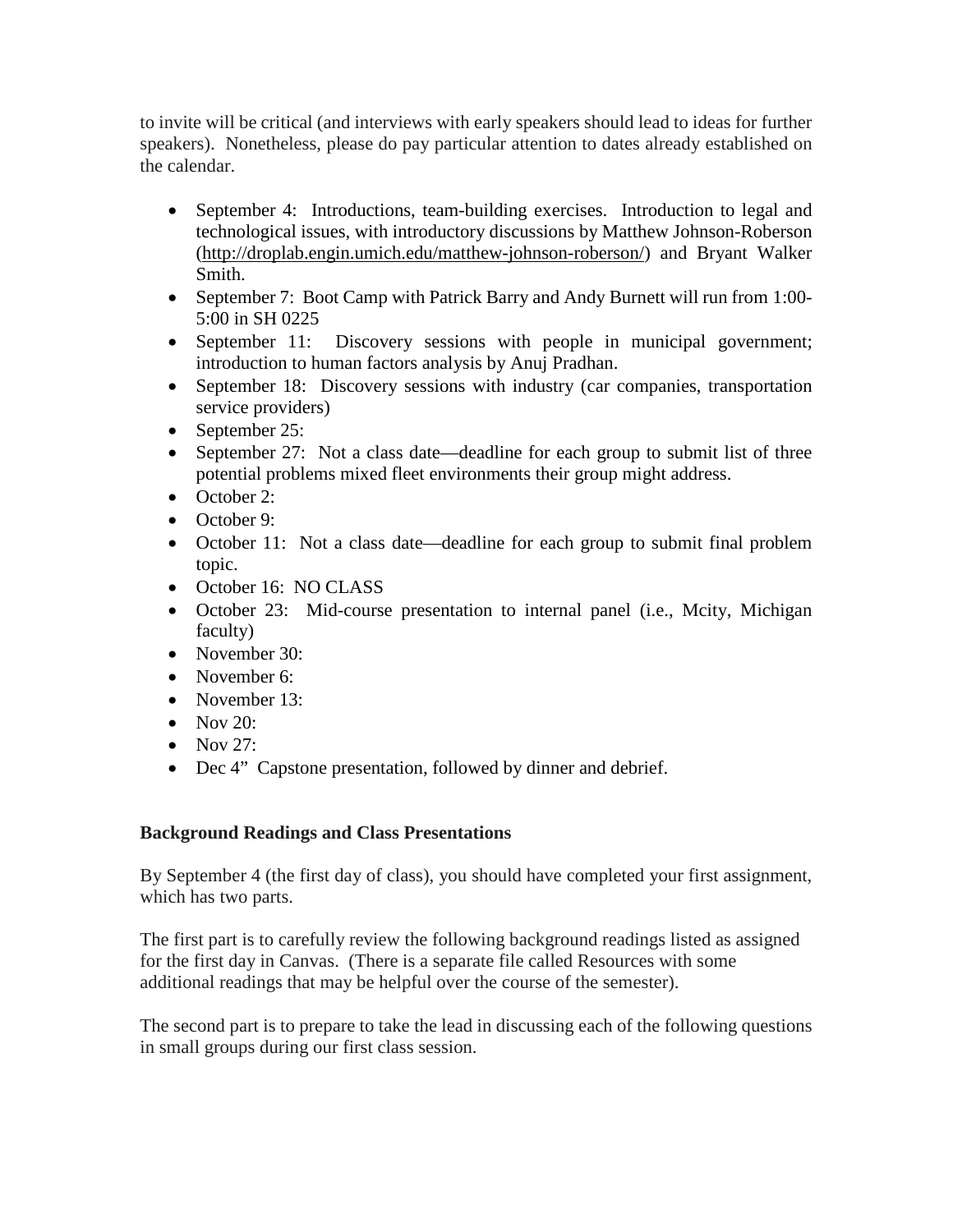- o At first blush, what do you think are the most significant problems that will arise from mixed fleet environments?
- o Are the problems primarily technological, legal, regulatory, business, social or something else? Are they amenable to being solved from just a technological, legal, regulatory, or business perspective?
- o Do some problems involving CAV/other roadway user interaction require segregating CAVs and other categories of roadway users? If so, how do we begin thinking about priority and allocation rules?
- o Can robots ever replicate the complex social actions of people? Should we want them to?
- o Keeping in mind that the fleets of the future will be both automated and *connected*, how does the connectedness or communication feature of CAV feature in your analysis of the key problems faced by mixed fleet environments?

Beginning September 11, we will offer weekly slots for individual students to make a short presentation of no more than three minutes on a reading or other material that you believe is relevant to the problems we are trying to solve. An online sign-up system will be utilized. Each student will be expected to present at least once over the course of the semester. Further presentations are optional. The ideal presentation would: (1) Briefly summarize the key point or points of the reading; (2) Explain its relevance to the course; and (3) Suggest any follow-up steps for the presenter, a group, or the class. It is up to each presenter to select the reading. It could be any material you feel relevant. Examples include, but are not limited to:

- o Article in popular media.
- o Technical report about a new technology.
- o Article in a professional or technical journal or publication.
- o Judicial decision, statute, or regulation.
- o Government report.
- o Analyst report.
- o Patent application.
- o Chapter of a book.
- o Conference or webinar presentation.
- o Interview with a subject matter expert.

Presentations will count toward your final course grade.

#### **Team Organization, Work Product Sharing**

By the second class (September 11), each team should have selected a team representative to serve as a liaison with other teams regarding shared work product. In consultation with their respective teams, the representatives should select and set up a method for sharing documents, drafts, and information within the group. We leave it to you to select your own preferred method of working. You own it! The only requirement we will impose is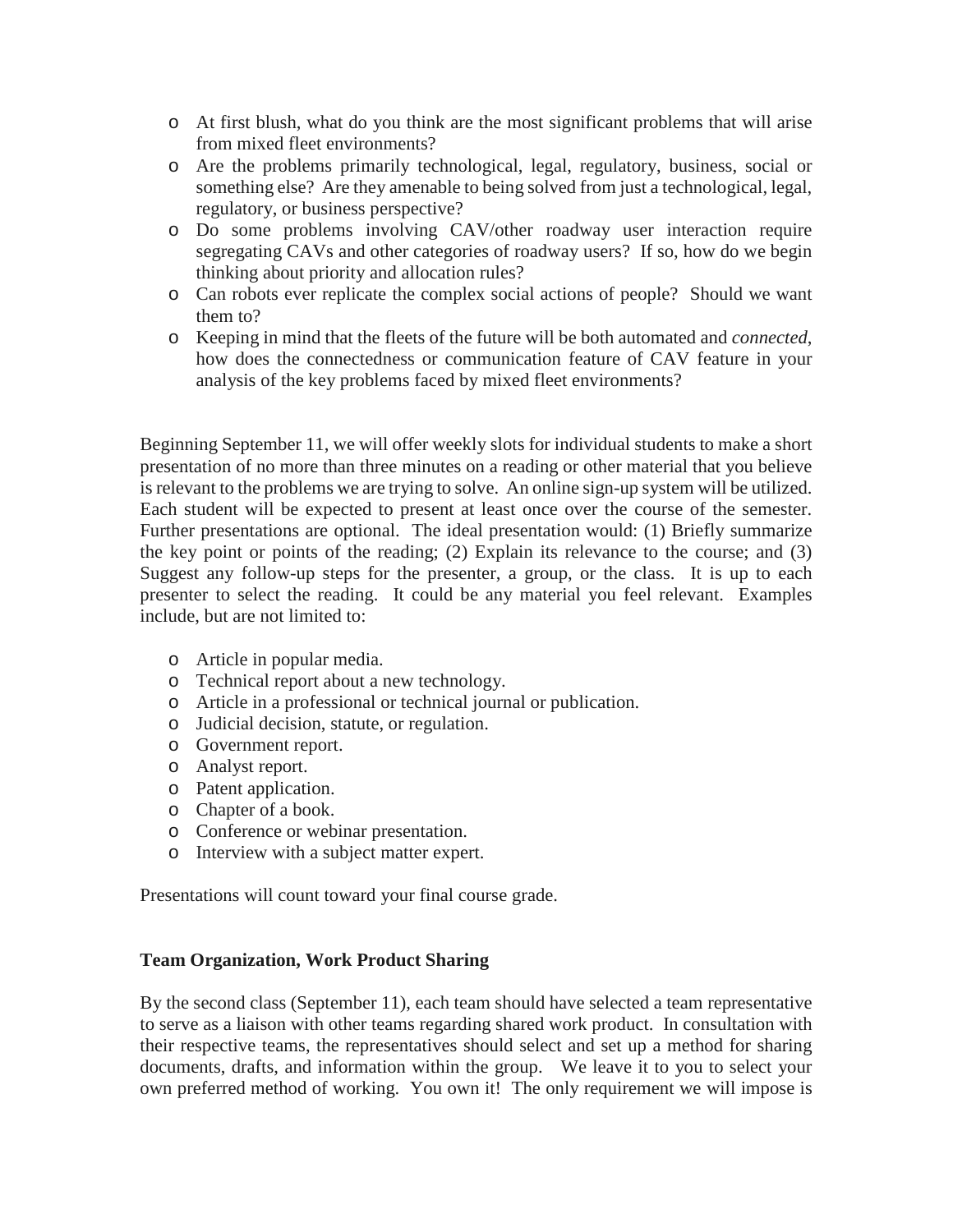that whatever work product you create must be made available on our class's Canvas site during the semester and permanently thereafter. (Having a class archive is important administratively for various reasons). Team representatives should work with Andrea Quinn to make this happen.

As individuals or teams create work product—e.g., interview memos, article collections, shared presentation drafts, etc.—they should post them in appropriate folders in the shared site. Instructors, students, and administrators should have shared access to the class's work as it unfolds.

# **Grading Expectations**

We recognize that grading a non-traditional course largely based on collaborative work and team presentations is challenging. However, it is not unprecedented, and we have worked with CRLT to develop grading metrics that we believe are workable and fair. This course is not bound by the Law School's grading curve, so grading is not a zero sum game.

We will provide further details about aspects of grading as the course progresses, but here are the key components that will be reflected in assessing final grades.

- 1. **Reading presentations (10%)**: Assessment of 3-minute presentations based on relevance of article presented and clarity and effectiveness of presentation.
- 2. **Team work** product (40%): Did the team's work product demonstrate excellent judgment and superior research, analysis, critical thinking, and problem-solving skills? Did the team express its thoughts in an organized manner? Did the team's written and oral work product employ proper grammar, sentence structure, and vocabulary? Did the team's work product respond effectively to potential challenges and positions expressed by others? Did the team contribute significantly to the success of the overall plan or strategy?
- 3. **Team functioning (10%)**: Did the team display cooperation and effective communication? Did the team function effectively and utilize skills and knowledge of all team members? Did the team consult with the professors and other knowledgeable experts appropriately? Did the team meet established deadlines?
- 4. **Individual effort and interaction with group (20%)**: [Note: Input for this portion of the grade will be obtained from peer assessment forms, but the ultimate responsibility for this assessment will be the professors']. Did you attend group meetings consistently and arrive on time? Did you contribute meaningfully to group discussions? Were you open to, and respectful of, other points of view? Did you complete group assignments on time? Was the work you prepared for the team high quality? Did you demonstrate a cooperative and supportive attitude? Did you contribute significantly to the success of the project?
- 5. **Individual participation and professional relationships (20%)**: Did you participate regularly in class discussions and pose questions to speakers? Were you prepared to discuss developments in your projects in an effective manner with other students? Did you respond courteously and with due consideration to professors, guests speakers, consultants, and classmates? Did you strive for cross-disciplinary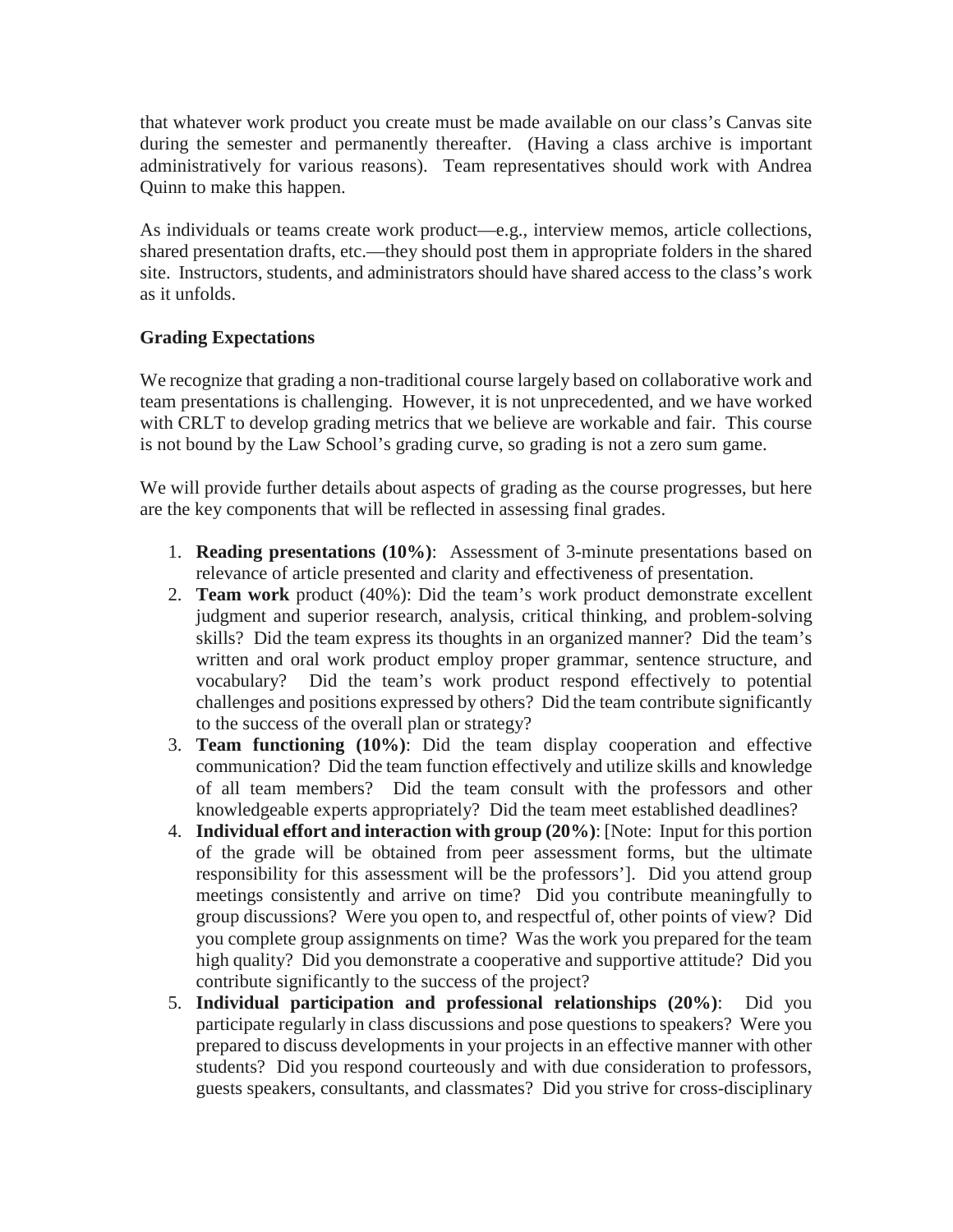cultural competence (i.e., and appreciation for the language, norms, perspectives, and practices of other disciplines) and understanding of other differences among your classmates? Did you display honesty and integrity?

# **Course Philosophy**

We are deliberately *not* structuring this course as a conventional graduate course involving linear delivery of prepared content. The goal is for *you, the students*, to come up with solutions to big problems in the world, working on a multidisciplinary team. We, the instructors, aren't sitting back hiding the answers. We don't have them. Really. We see ourselves as facilitators, conveners, project leaders, and (occasionally) experts, but *you* are ultimately running the show.

Further, we haven't mapped out how this will go from beginning to end. We have spent a lot of time researching the background questions, interviewing industry and academic experts, and lining up potential discovery resources, but we have not yet sketched out the entire agenda because we need to steer the ship based on the questions you ask, the ideas you have, and the information that materializes during our shared discovery process.

Consequently, this will occasionally get a bit chaotic. Many of the government, industry, and academic experts who we want to make available to the class are very busy people with shifting schedules. It may turn out that some of the people we most want to talk with are only available by phone at times other than our class sessions, and that some of the discovery may be led by sub-teams meeting at odd hours. Important interviewees may cancel at the last minute or tell us that the questions we most want answered are proprietary. That's ok. It may turn out that we pursue solutions to mixed fleet environment issues that turn out not to make any sense. That's ok. Learning by failing is part of the game.

Usage of class time will vary over the course of the semester. Early in the semester, there will be more of an emphasis on discovery from outside speakers and learning basic information; as the semester progresses, an increasingly large share of time will be spent in group work time and class-wide work on presentations leading up to the capstone. (Again, don't hold the 3:15-4:15 "lab," 4:30-6:30 "class" designation very tightly; we will use our time flexibly to meet our course goals).

Some outside speakers may choose to make formal presentations. Many will simply show up and be available to answer our questions about what their organization is doing on a particular issue. Students will be expected to take the lead in pursuing questions or discussions that help our groups and class as a whole discover the information necessary to solve the problems we've undertaken.

In short, please enter this course with a spirit of flexibility, creativity, and ingenuity. Remember that our goal is to mimic the best kind of problem solving in the real world: teams combining people with different expertise, ideas, strengths, and backgrounds pooling their ideas, time, sweat, and muscle to get things done.